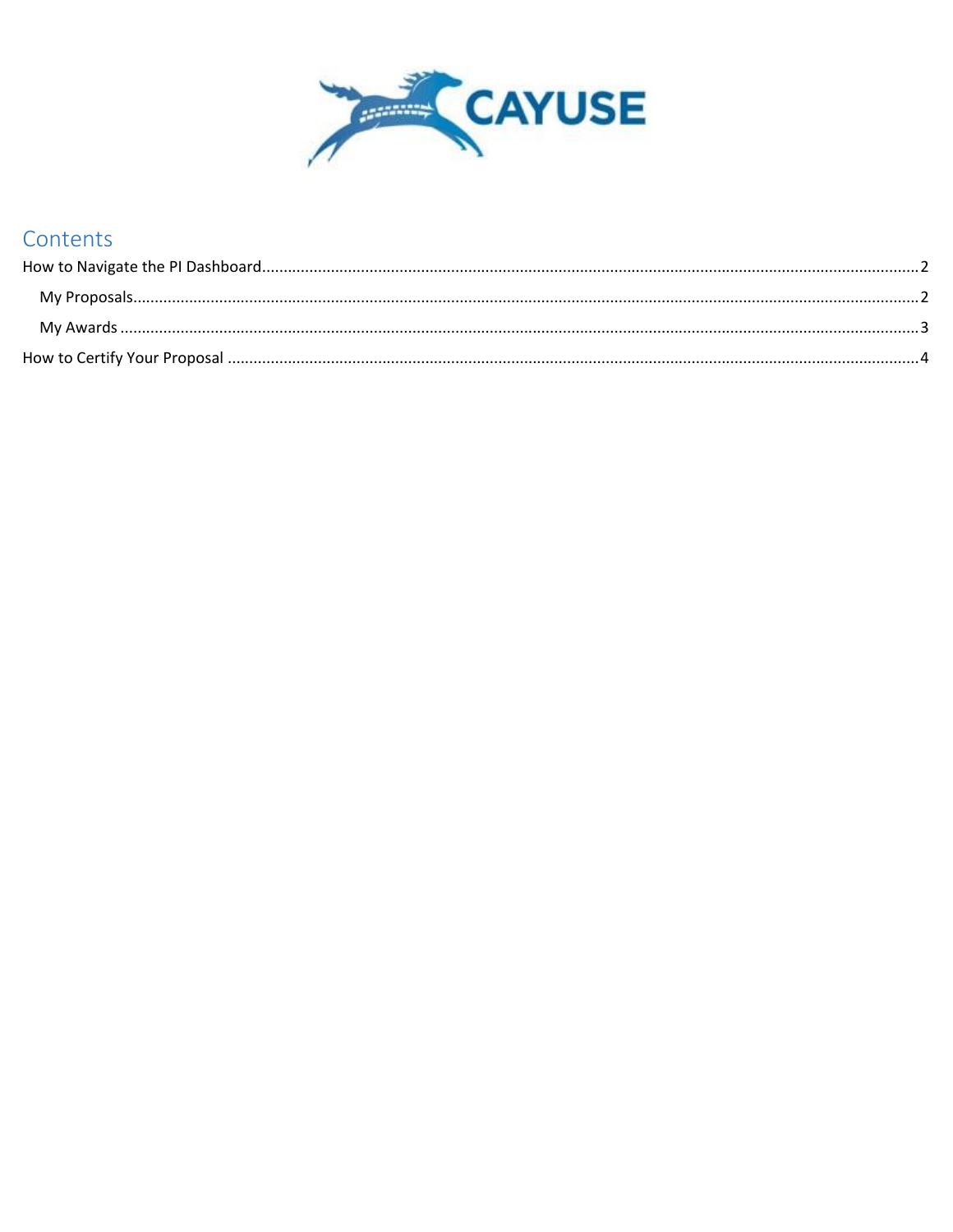# *PI Quick Guide – PI Dashboard Navigation*

### <span id="page-1-0"></span>How to Navigate the PI Dashboard

<span id="page-1-1"></span>My Proposals

- 1. Log into [Cayuse SP](jefferson.cayuse424.com) (Jefferson.cayuse424.com) using your campus key & Cayuse-specific password (Note: this may or may not be the same password you use to access the network, depending on what password you choose to access Cayuse).
- 2. Select *Cayuse SP* from the *Research Administration Modules.*



#### **Research Administration Modules**

Cayuse SP (Sponsored Projects)

#### **System Administration Applications**

- Backbone
- · Research Contacts
- Events

#### **Application Help**

• Research Suite Support Center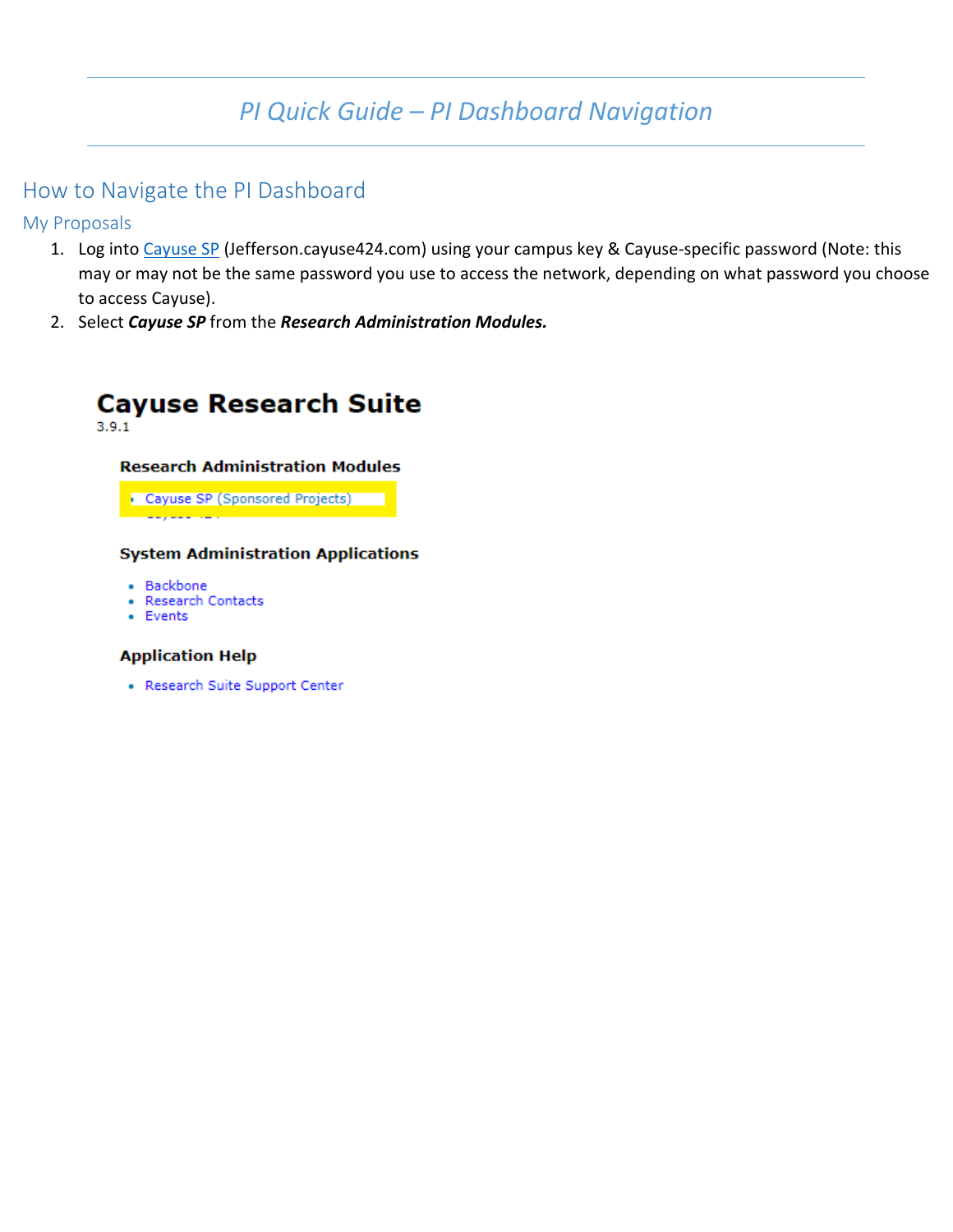3. Locate *My Proposals* on the left-hand menu and select the appropriate proposal number. Note: there will be a numbered hyperlink to the immediate left of *My Proposals*. Once a proposal is selected, complete the following tabs on the left-hand menu: *Regulatory Compliance, Export Control, Intellectual Property, and Proposal Abstract*. Save each page.



*Unsubmitted* proposals are still being worked on and have not been routed for approvals. *Submitted proposals* **have** been routed for required approvals. Note: neither status denotes submission to the sponsor.

### <span id="page-2-0"></span>My Awards

Awards

The *My Awards* dashboard has three tabs: *Awards, Active Projects, and Inactive Projects.*

Active Projects Inactive Projects

- 1. Awards: Shows all obligated awards where you are a member of the Award Research Team
- 2. Active Projects: Shows projects that have an active project status, such as active or proposed. Projects will also appear here if the current user is listed as personnel on the research team for any award on the project.
- 3. Inactive Projects: Shows projects for which the Project End Date has already passed. From the project number, you can click through to the Awards tab to view each award for the project.

|              |                                   |                     |                                                         | Award          | Award<br><b>Notice</b> | Project<br><b>Start</b> | Project<br>End |                      |
|--------------|-----------------------------------|---------------------|---------------------------------------------------------|----------------|------------------------|-------------------------|----------------|----------------------|
| Award No.    | Title                             | Lead <sub>PL</sub>  | Sponsor                                                 | Amount         | Date $=$               | Date                    | Date           | <b>Status</b>        |
| A15-0018-007 | Frank and Paul's Bogus<br>Journey | Frank<br>Faculty    | National<br>Institutes of<br>Health - NIH               | \$2,093,520.00 | 1/12/16                | 9/01/15                 | 8/31/16        | Active               |
| A13-0084-001 | <b>CC-TESTING OLD</b><br>PROPOSAL | Christian<br>Akroyd | Council<br>International<br>Exchange<br><b>Scholars</b> | \$2,312.00     | 12/31/15               | 7/23/12                 | 7/22/19        | Closed<br>(Unfunded) |
| A15-0018-006 | Frank and Paul's Bogus<br>Journey | Frank<br>Faculty    | National<br>Institutes of<br>Health - NIH               | \$2,093,520.00 | 7/20/15                | 9/01/15                 | 8/31/16        | Active<br>(Legacy)   |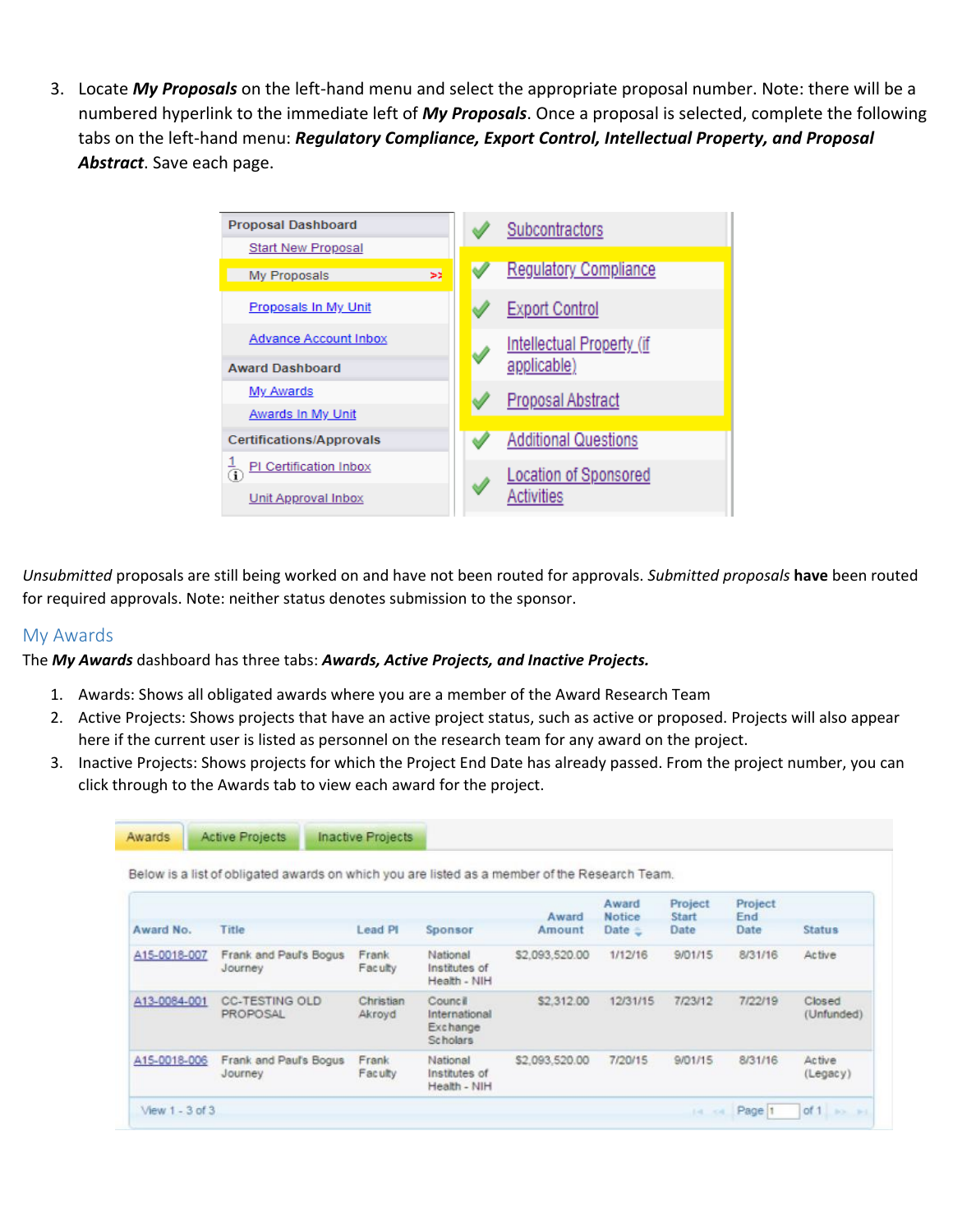## <span id="page-3-0"></span>How to Certify Your Proposal

1. Log into [Cayuse SP](jefferson.cayuse424.com) (Jefferson.cayuse424.com) using your campus key & Cayuse-specific password (Note: this may or may not be the same password you use to access the network, depending on what password you choose to access Cayuse).

| <b>Username</b>                          |  |
|------------------------------------------|--|
| <b>Username</b>                          |  |
| <b>Password</b>                          |  |
| Password                                 |  |
| <b>Sign in</b>                           |  |
| Problems or questions? Contact Support ▶ |  |
|                                          |  |